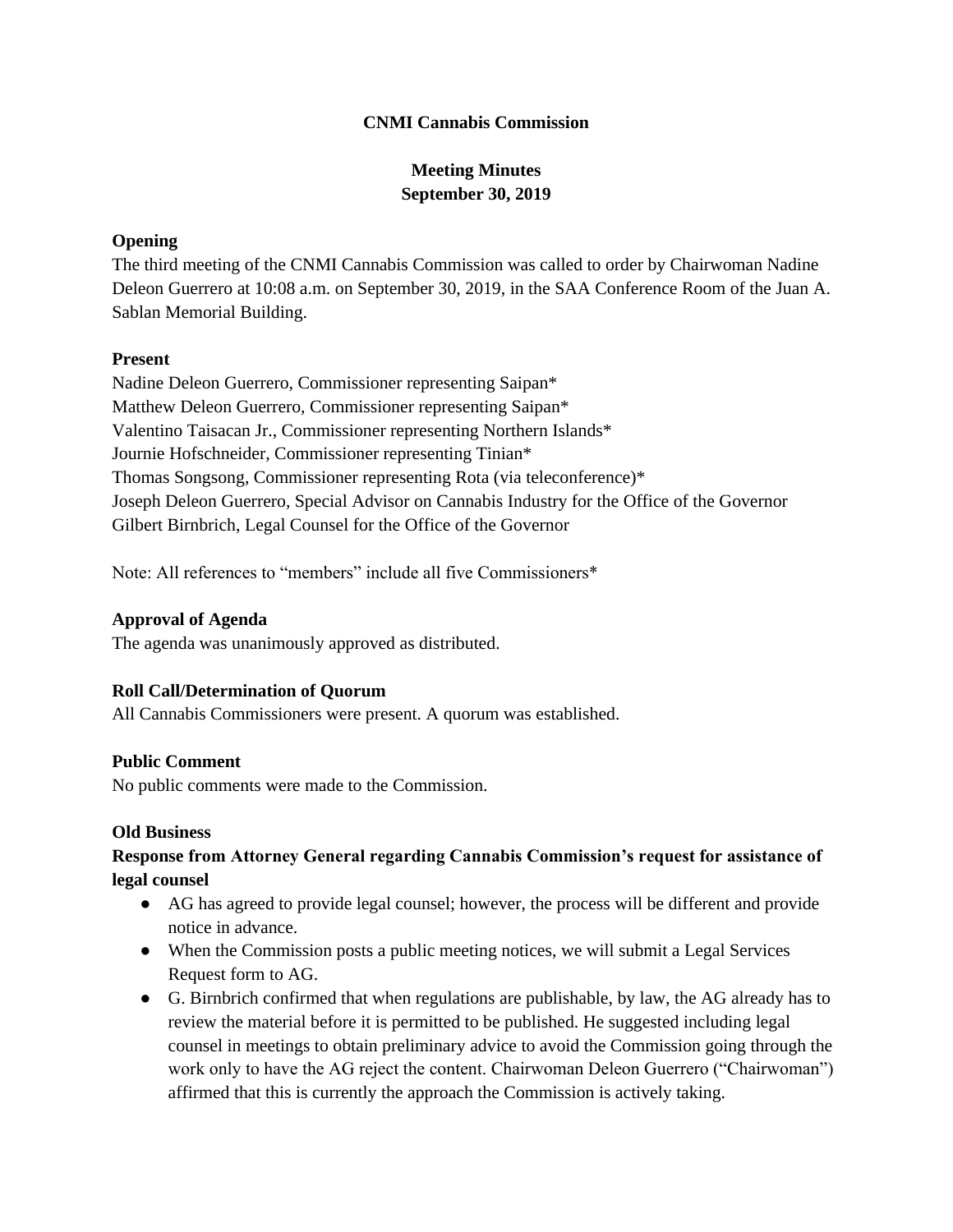- Vice Chairman Deleon Guerrero ("Vice Chairman") asked G. Birnbrich for clarification surrounding AG's limitations providing the Commission advice. G. Birnbrich confirmed they may assist as long as they are not asked to assist in breaking criminal law. He further provided the example of how he is assisting the Commission with advising of the procedure of a meeting, how to adopt regulations, etc.
- Vice Chairman gave the example of Homegrown Marijuana and how counsel would not be able to support the regulation that permits individuals to grow marijuana at home. In these instances, G. Birnbrich said our (the Commission) option is to seek outside counsel for advice, if necessary. However, in the case of a lawsuit, AG must be involved unless AG gives authorization for alternative counsel. He also mentioned that attorneys in Oregon and Colorado do not have any problems with providing advice.

### **Commission Bylaws -- Discussion and adoption**

- The Commission agreed to review the draft bylaws line-by-line together.
- Chairwoman confirmed that she did not make many changes to Vice Chairman's draft regulations other than adding a table of contents, named Articles and inserted duties (of the Commission board members) in there.

### Article I: Name

- Discussion occurred surrounding the name of the CNMI Cannabis Commission (formal reference, per the Act). Members agreed that short-hand reference in the regulations will be, the "Commission". Members also discussed the use of "Cann Comm".
- Vice Chairman clarified that for the purpose of the CNMI Cannabis Commission Bylaws, all references to the CNMI Cannabis Commission would be hereinafter referred to in the document as the "Commission".
- Chairwoman requested Secretary Hofschneider ("Secretary") to note the decision to update the draft bylaws to reflect this decision, prior to forwarding the final draft to AG for review.

## Article II: Creation of CNMI Cannabis Commission

○ Chairwoman advised that she added "The Commission was established pursuant to Public Law 20-66 and was amended in Public Law 21-5"; all members agreed.

### *Chairwoman called recess at 10:27 a.m. and called the meeting to order at 10:56 a.m.*

### Article III: Powers and Duties

○ Special Advisor, Joe Guerrero ("SA") recommended to strike the following section as legislation includes conflicting provisions that requires future amendment: *(f)The Commission shall not regulate the personal cultivation of marijuana.* All members agreed; sub-section letters would have to be re-lettered appropriately with the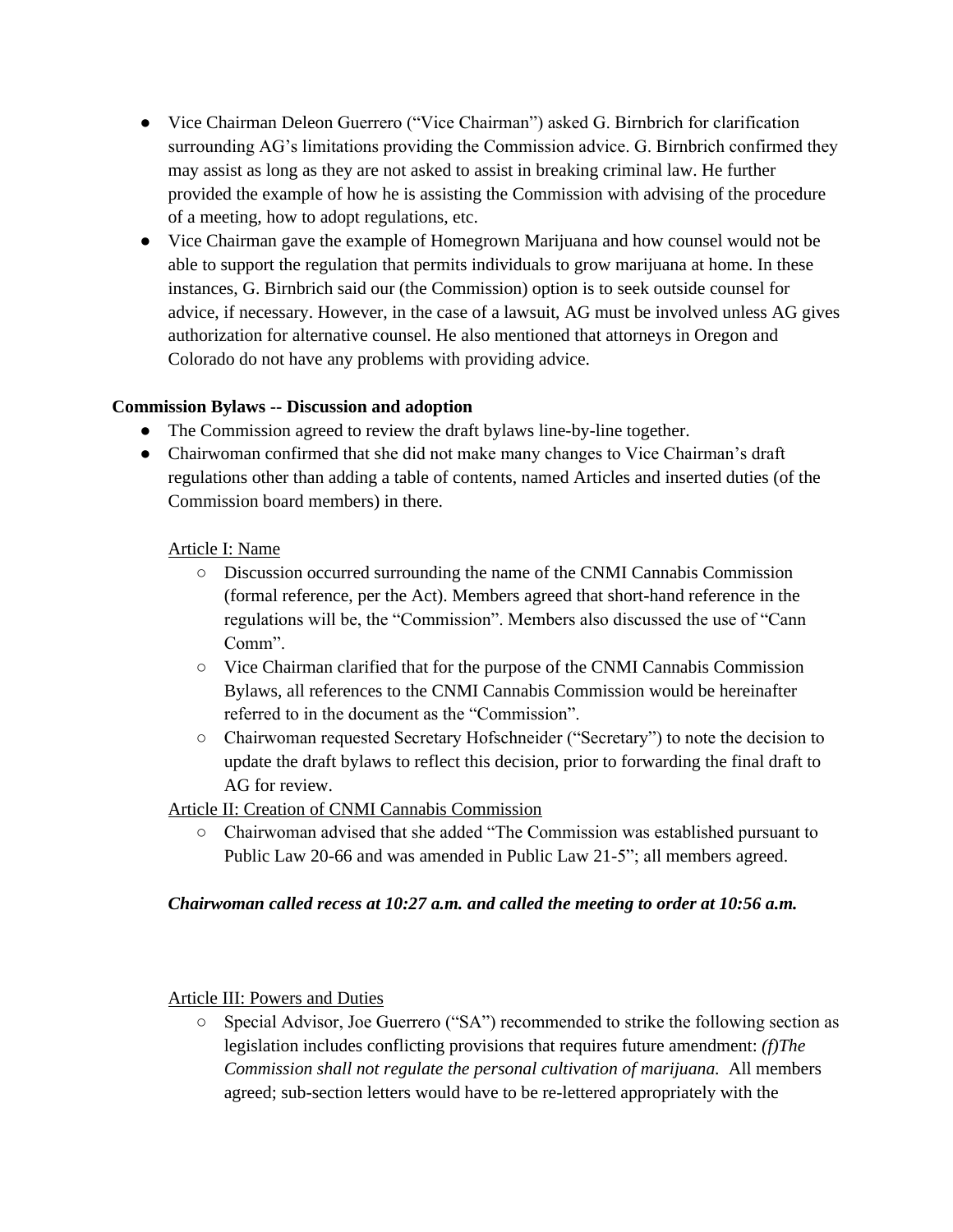changes. SA also expressed the need to explicitly the Commission has the authority to regulate HMR.

- Members identified the need to create a subsection to include the Commission's authority over fees (application and renewal).
- $\circ$  Members discussed the highlighted section after (p) regarding the development of an education curriculum piece for Homegrown Marijuana Registry ("HMR") applicants to enroll in. Members agreed to strike all sections highlighted (between (p) and before the heading of Article IV) until the regulations are complete; however, keep the following sections:
	- Develop an educational curriculum piece for HMR applicants to enroll in prior to issuance of permit by the Commission;
	- Update such such curriculum as necessary to meet population demands;
	- Monitor and study federal laws, regulations and policies regarding cannabis
- Members discussed using a declaration for HMR applicants to agree they will adhere to the terms and conditions of the permit and authorize the Commission to conduct HMR inspections.

## Article IV: Commissioners

○ Members agreed to change (a)(1) to reflect legislation, adding: *Provided that one of the three members appointed by the Governor shall be a voter from the Northern Islands and selected by the Northern Islands' Mayor.* 

## Article V: Qualifications of Commissioners

- In regard to (f), members discussed whether HMR is a license or permit; all agreed that the HMR should be a permit as the legislation does not include HMR under license classes.
- Vice Chairman asked if we needed to amend the bylaws to prohibit Commissioner family members from HMR; Secretary clarified that once the regulations reference HMR as a permit, and includes the authority to revoke the permit, there would be no reason to add a section prohibiting Commissioner family members from applying.

## Article VI: Terms of Office

- Members agreed to amend the last sentence of section (a) to "however, each member shall serve no more than two (2) terms" and strike the highlighted paragraph under Article VI, but leave (b).
- Members discussed the definition of "term" ( the time the member serves as a Commissioner, regardless of duration") and determined that if a Commissioner for example, had a four-year term and left two years into the term, the replacement Commissioner would serve the remaining two years, concluding the four-year term.

## Article VII: Removal of a Commissioner For Cause Only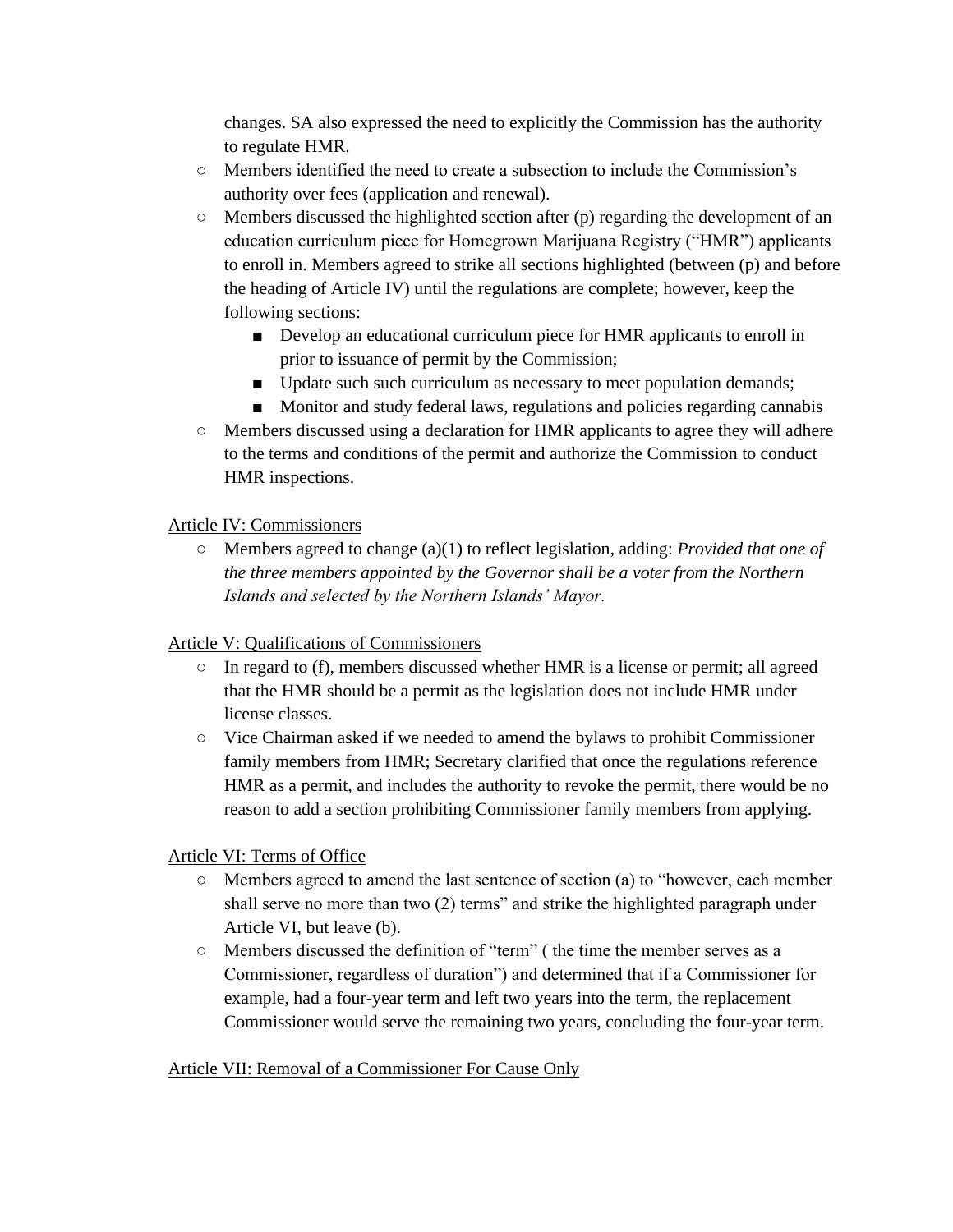○ Members agreed to amend (b) to correct the referenced subsection as follows: "subsection (3)" should be " subsection (e)" (of Article V).

### Article VIII: Compensation

○ No changes.

### Article IX: Employment of Commission

○ No changes.

### Article X: Election of Officers

○ No changes.

### Article XI: Delegation of Officers

- $\circ$  Members agreed to add subsection (h) stating that the Chairman/woman is the expense authority for the Commission and that he/she may delegate this authority. e.g. Managing Director
- The legislation currently does not include the Chair as the expense authority; For now we will include this subsection in the bylaws and Governor will have to provide a letter to delegate expense authority to Chairwoman.
- Under the heading "Delegation to Secretary" (b), amend the first sentence to: Stores all pertinent meeting minutes for shared access by all commissioners. The members agreed to create a folder on Google Drive to store the minutes.
- $\circ$  Chairwoman asked G. Birnbrich if the minutes should come from the Chair or can it go through Secretary for issuance. G. Birnbrich confirmed that it must be issued through Chairwoman.

### Article XII: Quorum

- Chairwoman asked G. Birnbrich if the two Saipan Commissioners and the Northern Island Commissioners met together, whether it would be a quorum. SA recommended we raise this question with the AG legal counsel.
- Secretary requested clarification regarding subsection (b). Members discussed and confirmed that as long as the meeting was held in the CNMI (some members are present in person), other Commissioners shall be deemed present if they attend telephonically or via videoconference.

### *Chairwoman called recess at 11:45 a.m. and called the meeting to order at 11:59 a.m.*

### Article XIII: Meetings

○ Members discussed the requirement for meetings at least once a month.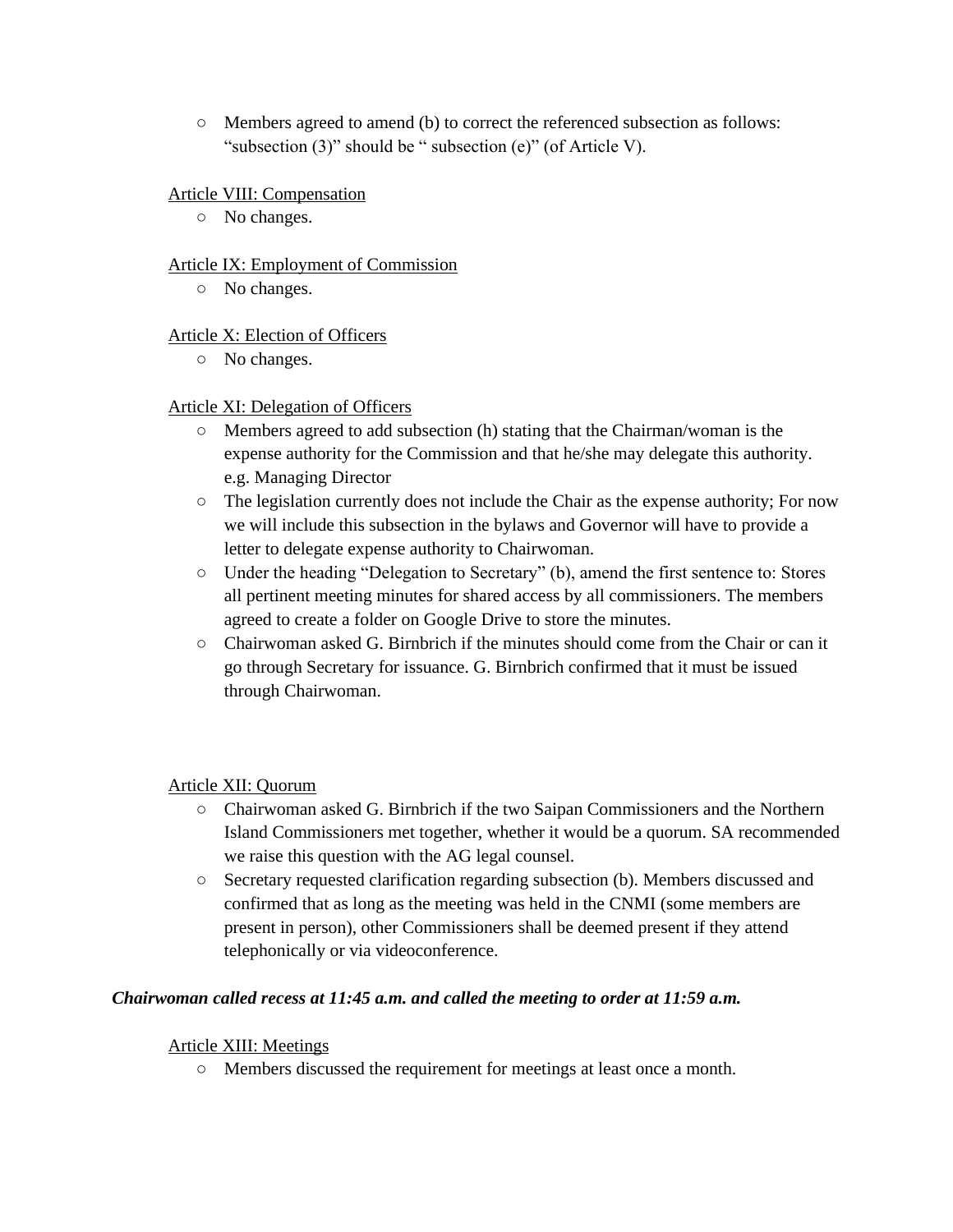- Vice Chairman recommended we specify which meetings are regular meetings and special meetings (such as this one) which are held from time to time. Whereas the regular meetings are scheduled monthly with some flexibility regarding the exact day/week it is held each month.
- G. Birnbrich read the legislation regarding regular meetings and suggested the Commission publish a notice with the AG Registrar that advises of the monthly Commission meetings. We can provide notice of each meeting date a year in advance, for example. He confirmed that we would still have to issue a notice of meeting 72 hours in advance, regardless of notifying the Registrar.
- Vice Chairman clarified the legislation for reduced compensation if a Commissioner misses a meeting and was not excused.
- Members agreed to meet on the third week of each month and to indicate on agendas and minutes if the meeting is regular or special.
- $\circ$  Members discussed subsection (g) and the definition of "continuance". G. Birnbrich explained that a person could ask for an agenda item to be continued (perhaps in adjudication) to the following meeting. Members questioned whether or not to change the requirement for two (2) calendar days to 72 hours and it was decided to leave it as is.
- Under "Recessed Meetings", subsection (a) amend to say that you can only recess for 24 hours, not "as the Commission may designate".
- Under "Investigative Hearings", SA raised the concern of whether or not allowing on Commissioner to conduct investigative hearings would be perceived as being bias. G. Birnbrich clarified that there may be cases where one Commissioner is appropriate. E.g. The Managing Director conducts an investigation for fact finding/info seeking.
- Members agreed to strike "Public Meetings" and replace it with "General Meetings" and amend to say they are to be held once a month.
- $\circ$  SA recommended that we should add that the meetings will confirm with the Open Government Act (OGA).
- Members agreed to strike any reference to "Special Meetings" and replace it with "Emergency Meetings"
- $\circ$  G. Birnbrich clarified that "Emergency" constitutes a result of a natural disaster (E.g. fire, flood) but also leaves it open to where there is a need for expedited action by the government. He will run it by the AG office. Chairman/woman would call the meeting and ⅔ of members (at least 4 out of the 5 Commissioners) would have to vote to determine an emergency exists.
- Members agreed to strike subsection (d).

## Article XIV: Voting

○ Members discussed subsection (a) and clarified that recording votes, does not have to include members names; however, we should indicate how many objections, if any. SA then suggested we should leave subsection (b) as is because knowing who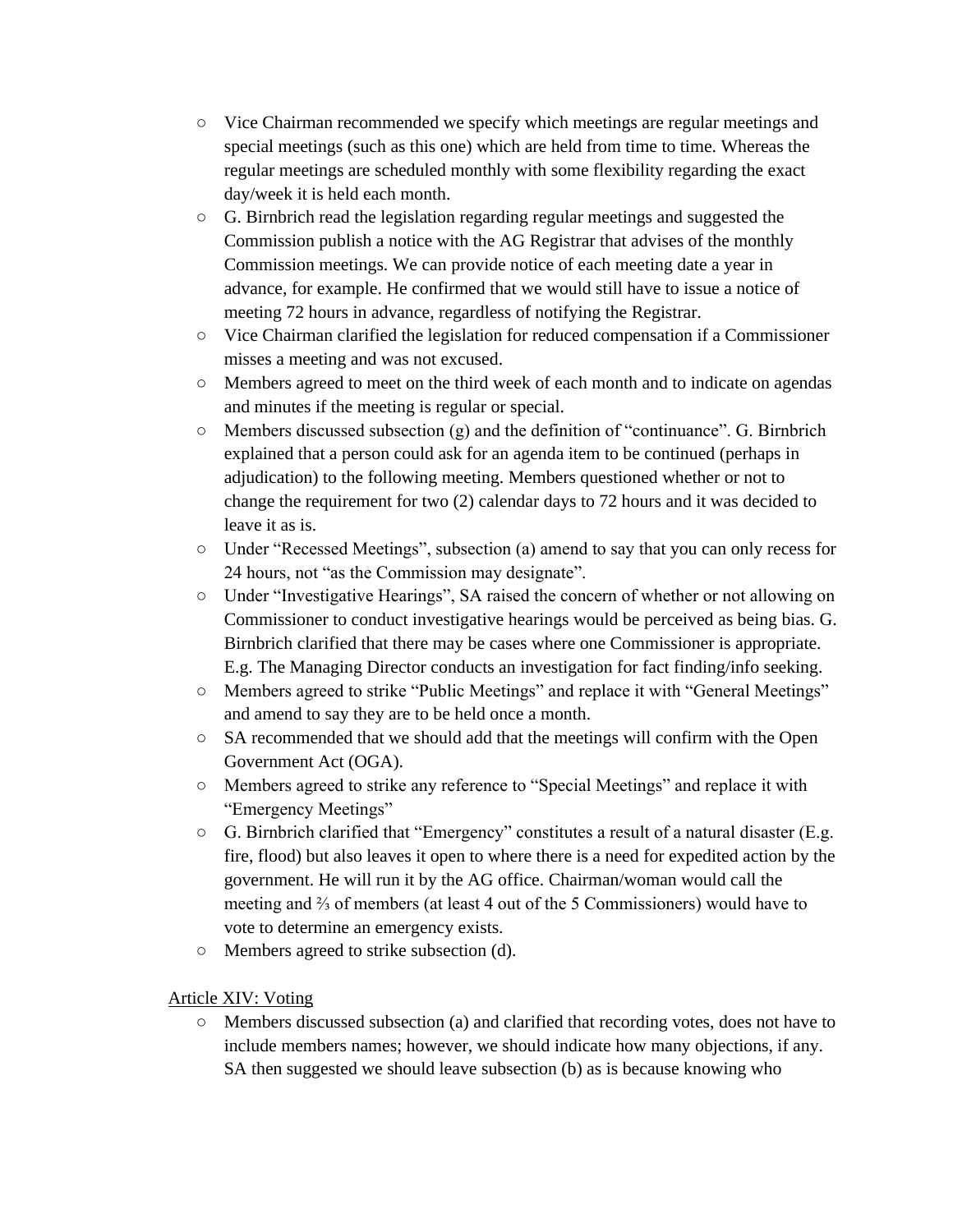objected could affect public in the future. E.g. Something impacting Tinian and Rota, it would be good to know that Tinian and Rota objected.

- Vice Chairman pointed out that this section does not include what constitutes a positive vote e.g. percentage of members, simple majority. Members agreed to add a new subsection (e) to add "simple majority" (of those present and voting constitutes approval) and (f) "abstain vote" (these do not count). First calculate quorum, then it is a simple majority of those present and voting. G. Birnbrich mentioned that the only time a member should be abstaining from voting is if there is a conflict of interest.
- SA explained that you have a tied vote, it does not constitute an affirmative action and is basically considered defeated.
- Members do not want proxy voting.
- Vice Chairman suggested we leave it for the Members to change as necessary.

### Article XV: Adoption and Amendment of Bylaws

○ No changes.

*Chairwoman called recess at 1:30 p.m. on September 30, 2019 and will reconvene October 1, 2019 at 9:00 a.m. Chairwoman called the meeting to order at 9:09 a.m. on October 1, 2019. Lilian Tenorio, Deputy Attorney General joined the meeting.*

### Article XVI: Travel and Subsistence

- All travel is subject to CNMI Code Title 1, Division 7, Chapter 4, 7407 (1CMC 7407).
- Members agreed to strike the highlighted under this section.

### Article XVII: Ethical Conduct, Conflict of Interest

○ Members agreed to strike content and replace with adopting CNMI ethics code citation (Title 1, V.8 part 4).

### Article XVIII: Limitation on Powers and Duties

○ The Commission itself has no power to purchase, own, sell, or possess any marijuana items.

## Article XIX: Managing Director

○ No changes.

### Article XX: Subpoenas

 $\circ$  L. Tenorio questioned the Secretary's authority to subpoena. She will look into this and get back to the members.

### Article XXI: Resolution and Minutes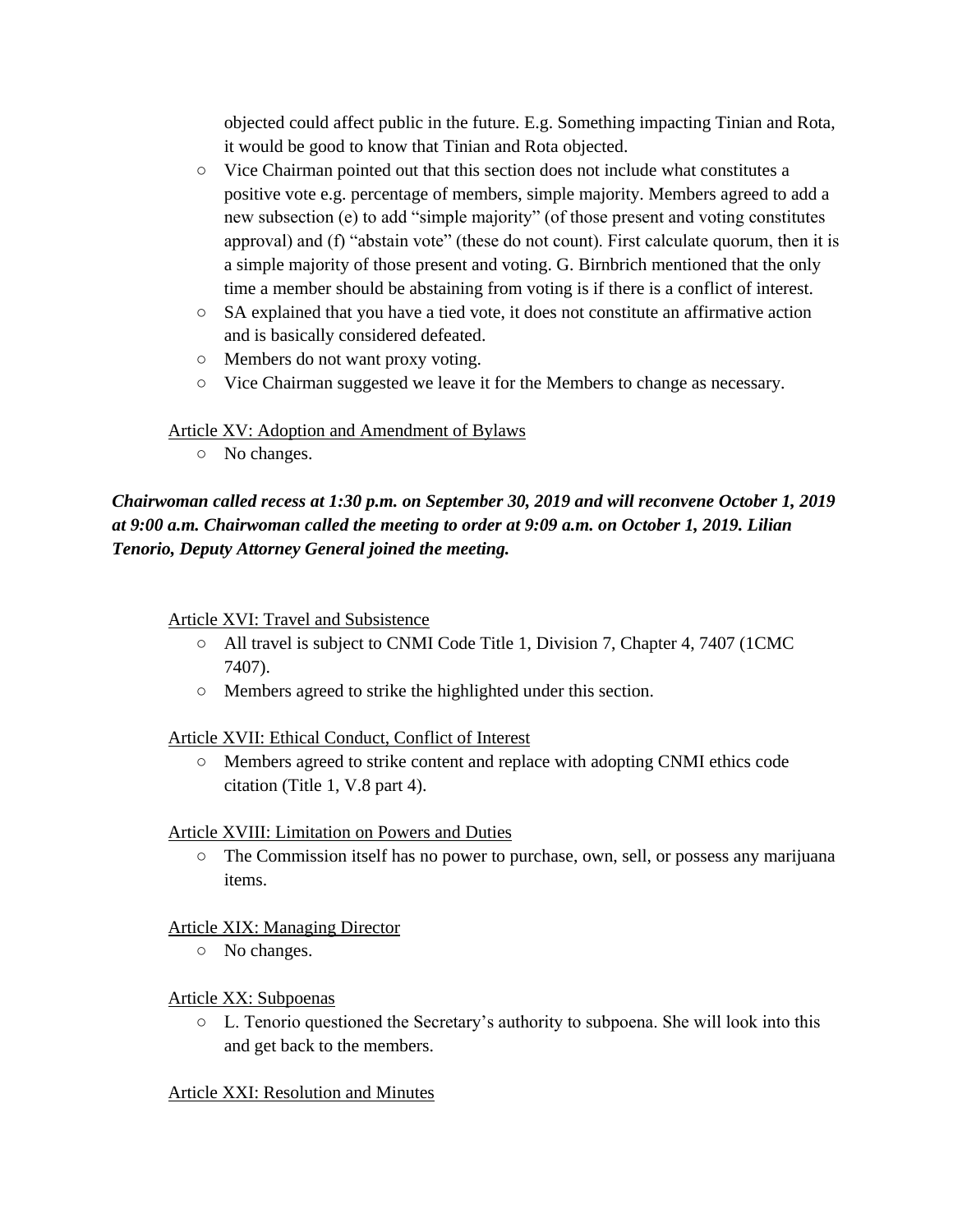○ Members agreed that the resolution book can be electronic and records can be held electronically.

### Article XXII: Appearances

- No changes.
- $\circ$  SA asked L. Tenorio if there will be a Commission counsel. She advised that she would look into it and get back to the members.

Side note by Secretary: Add a subsection for refunds within the regulations.

### Article XXIII: Selection of Committees

- Members agreed to strike paragraphs 2, 4, 5 and 6.
- Chairwoman/Chairman has the discretion to appoint committees. L. Tenorio clarified that the Commission can vote (majority) and override the Chairwoman/Chairman.

### Article XXIV: Service of Notices in General

- Members discussed whether we should require applicants to have an email for correspondence to be sent to.
- Secretary questioned what Gaming Commission does for sending notices of cancellation and suspension or any confidential information sent to licensees; whether it is certified or not.
- Members decided that email is required. A disclaimer can go on the application to put the onus on the applicant/licensee to be accountable for monitoring and function of their email. The fee would be the cost of sending physical mail (stamps).

## Article XXV: Employment and Termination of Commission Employees

○ No changes.

## Article XXVI: Information and Filings

○ Members agreed that Commission staff hours (internal)are 8:00 a.m. to 5:00 p.m. and business hours (for the public) will be left for the Managing Director (MD) to determine.

### Article XXVII: Official Record, Fees for Copies

○ Secretary asked how we would receive fees. SA advised that we would have to meet with Finance to set up protocols for license fees to go to the Commission's account (separate from Bank of Guam). Secretary then asked about satellite offices on the islands outside of Saipan for the public to be able to pay fees. SA clarified that people in Rota and Tinian can pay their treasury and it can be transferred to the Commission's account.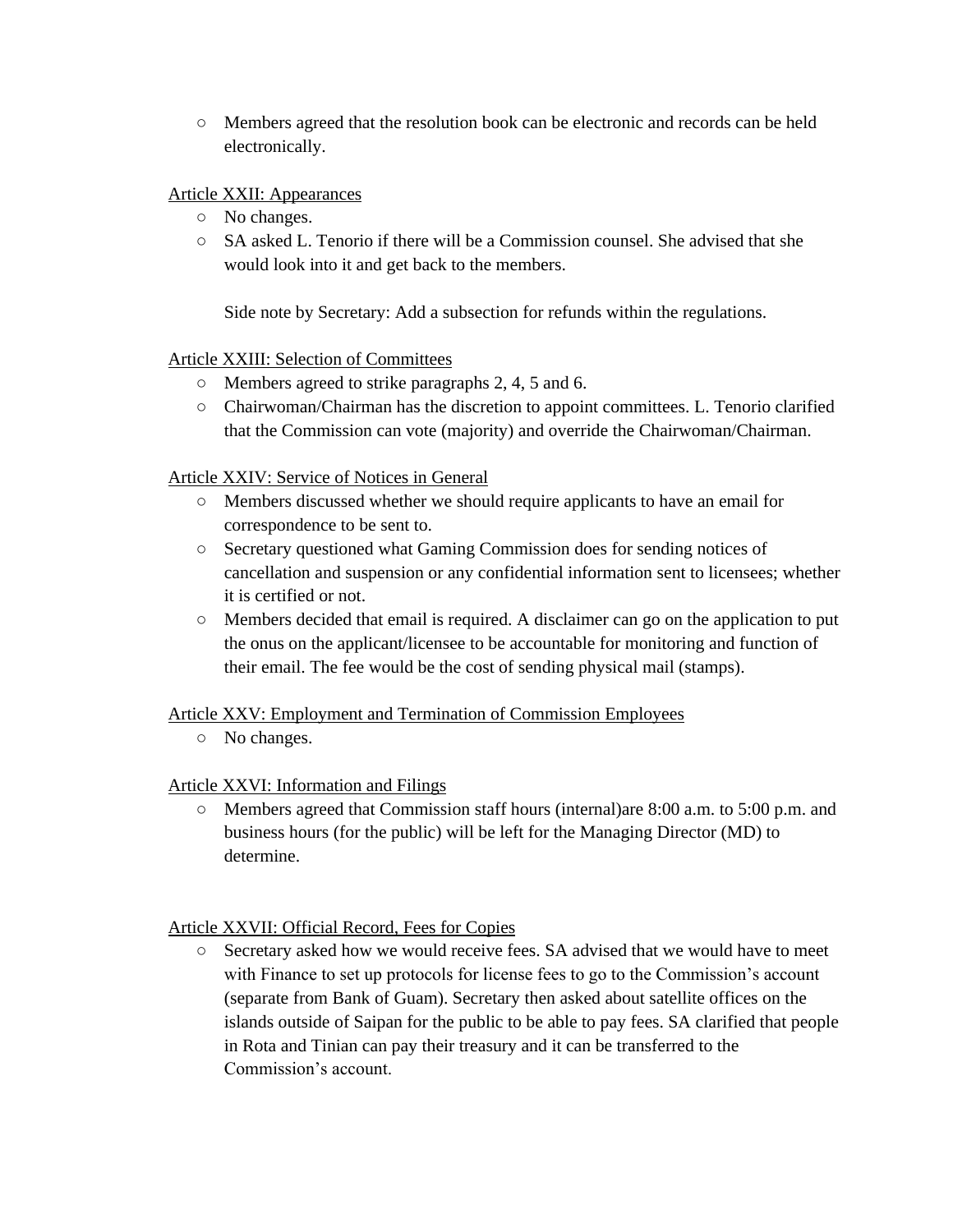### Article XXVIII: Communications/Notice to Commission

○ No changes.

### Article XXIX: Public Information Office

 $\circ$  Members agreed that the Chairwoman/Chairman, MD or his/her designee is the official spokesperson for the Commission.

### Article XXX: Filing of Petitions and Applications

○ No changes.

### *Chairwoman called recess at 10:16 a.m. and called the meeting to order at 10:25 a.m.*

## **Homegrown Marijuana Registry (HMR) Regulations -- Discussion and implementation of mandating and educational piece**

- Vice Chairman clarified that the content of the draft regulations for HMR came from law and Oregon Cannabis Regulations.
- G. Birnbrich asked if we had a card machine; Vice Chairman advised that Governor Torres has offered for the Commission to use the retired BMV card machines. Chairwoman wrote a letter to request this formally and recommends that members visit the BMV. Chairwoman also raised the concern about storing applicant's information securely, how we will procedurally implement this registry, and accept revenue. Chairwoman clarified that the MD is lead on implementation; however, if necessary, due to timing, members may have to take lead until the MD is hired and ready to take over.
- Vice Chairman confirmed that we will be sending the regulations to AG for sufficiency as it pertains to the law.

## HMR #1

- Members agreed to strike "first".
- Secretary raised that we need to have the definitions approved with the roll out of HMR regulations. Vice Chairman recommended we only include definitions that apply to HMR for the time being; members agreed.
- Chairwoman asked if we are required to call the registry Homegrown Marijuana Registry or if we could call it something else. Vice Chairman clarified that we could call it something else if we clarified it in the regulation. After discussion, members agreed that referring to the registry as "Homegrown Marijuana Registry" is accurately describes what is permitted if approved (to grow marijuana in one's home).

## HMR #2

 $\circ$  For 2 (a), Secretary recommended that "information" needs to be more specific i.e. (date of birth); Or instead of asking for all resident's date of birth, ask specific questions on the form such as, "Do any minors reside at the household where you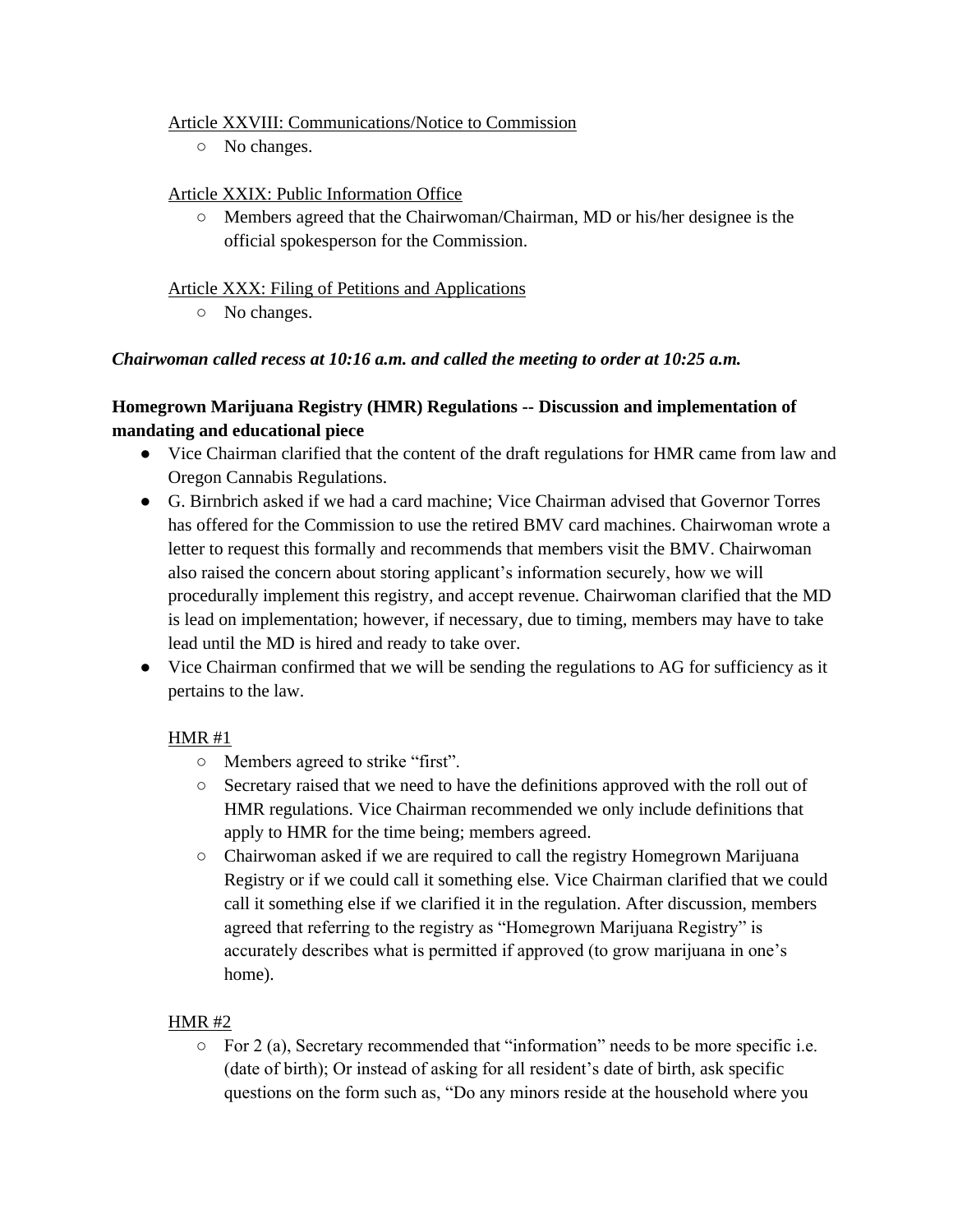will be growing?" and, "Do any individuals residing at the household also hold HMR cards?".

- Members discussed the requirements for (e) Proof of right to occupy the premises; in the case of leases, G. Birnbrich confirmed that it would be acceptable to have some evidence in the agreement, amendment, or something from the landlord that permits the tenant to grow at the residence. L. Tenorio clarified that we need a signed rental agreement to show that the person is lawfully in possession of the property and permission to grow (per law).
- $\circ$  Members agreed to merge (f) with (b) in the application ask a question such as, "Are you taking measures to ensure the plants are inaccessible to minors?" and add a declaration for applicants to swear by.
- Members agreed to add check boxes to the application for applicants to consent for the Commission to inspect their household/cultivation site. L. Tenorio confirmed she would have to review whether or not we are authorized to do this. Members discussed recourse if applicants choose to not check the boxes to permit the Commission and determined the application would be incomplete.
- Members discussed that we need to add the authority into the regulations to be able to revoke HMR permits.
- $\circ$  SA read the law and clarified that we can approve a HMR card to "qualified persons" which means the Commission can determine if they are qualified or not.

## HMR $#3$

○ No changes.

## HMR #4

- Members discussed the requirement for card holders to report changes to the Commission.
- Members discussed that commercial rules regarding distance (500 m) does not apply to HMR. SA requested legal counsel to confirm whether or not a permit is a license and decide whether any provisions mentioning "license" includes HMR. L. Tenorio is going to review that and get back to the members.

## HMR #5

- SA raised the concern about the requirement for the Commission to issue the HMR card the same day the application is received. Members agreed that this would be administratively unreasonable (lack of resources).
- L. Tenorio asked Vice Chairman to review Oregon's rules around requiring an email address.

## **Homegrown Marijuana Privileges; Prohibitions**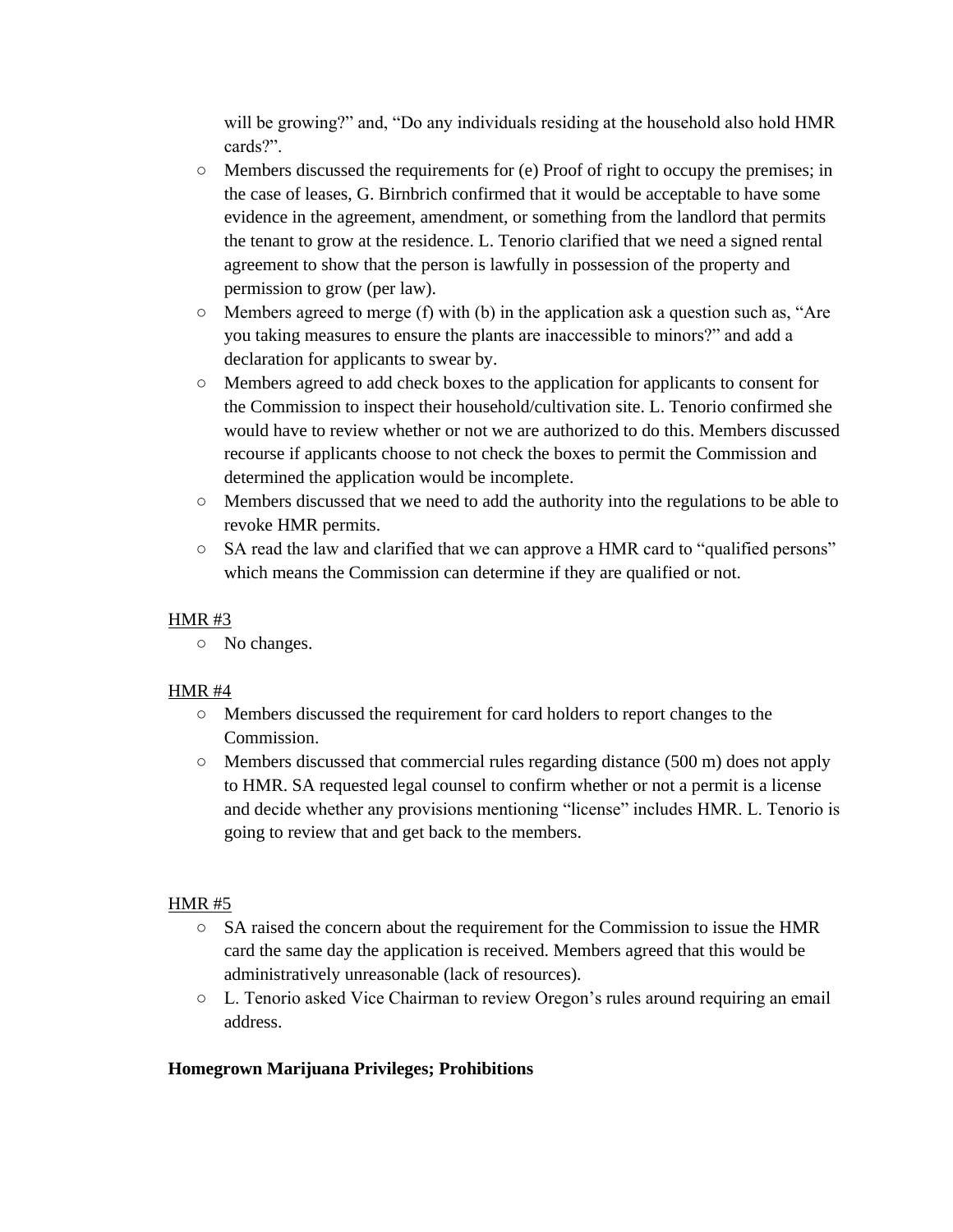- Members discussed if a household can have more than one persons growing at a household site; however, the site cannot at any time have 6 mature and 12 immature plants at a time. Example: 3 individuals reside in the same household, all with HMR cards, but at no time can the household exceed 6 mature and 12 immature plants.
- $\circ$  G. Birnbrich raised the fact that cultivation sites cannot overlap other sites.
- Members further discussed that we did not specify there can only be one cultivation site and not split up for example. E.g. 3 mature plants at household and 3 at the ranch; then SA clarified the law says "or". Household **or** cultivation site (ranch); 1 cultivation site per card.
- Vice Chair raised that we currently do not reference cultivation site in the regulations. We need to ensure that any reference to "household" we need to refer to "cultivation site".
- $\circ$  Members agreed to strike subsection (c) as we are not able to speak to medical marijuana at this time. In regard to the number of ounces permitted, Commissioner Songsong provided information regarding the varying sizes and weights of different types of marijuana plants. The law states 8 ounces of "usable" (harvested) marijuana.
- L. Tenorio left the meeting at this time.
- Members discussed the amount of product you are able to have in possession. SA brought up the fact that we may be asked questions regarding how people can abide by the amount of useable marijuana you are able to have in possession, and the number of mature plants you can have. SA gave the example of staggering the growth of the plants as an option for the public. Vice Chairman reminded we are not able to provide advice to the public on how to cultivate.
- Secretary raised the fact that the law does not include a limit to how many times we can gift marijuana; however, it was later found that a person can gift only 1 ounce of usable marijuana at any given time. (i.e one ounce per day)
- Commissioner Songsong mentioned that there are curing processes that include the usable marijuana sitting for 3 months at a time to improve quality which means the usable marijuan could start accumulating. Members discussed that due to limit restrictions, if people want specific quality of marijuana that for example cures, they will have to wait to purchase from commercial. Members agreed to keep this law in mind should it be reviewed in the future and consider amendments to the statute.
- $\circ$  SA found another section in the law that supported the Commission inspecting HMR household/cultivation sites; we are bound to create data to review progress/patterns of the public's growing behaviors.
- Secretary raised the idea that there could be one inspector that covers all islands in regard to compliance and education and perhaps work with Agriculture. This could help provide the public peace of mind in regard to the Commission's intent.
- $\circ$  Members discussed section (d) specifically around minors having access to a "key"; that it should read something similar as, "persons under 21 years of age do not have means to access the marijuana products.".

#1